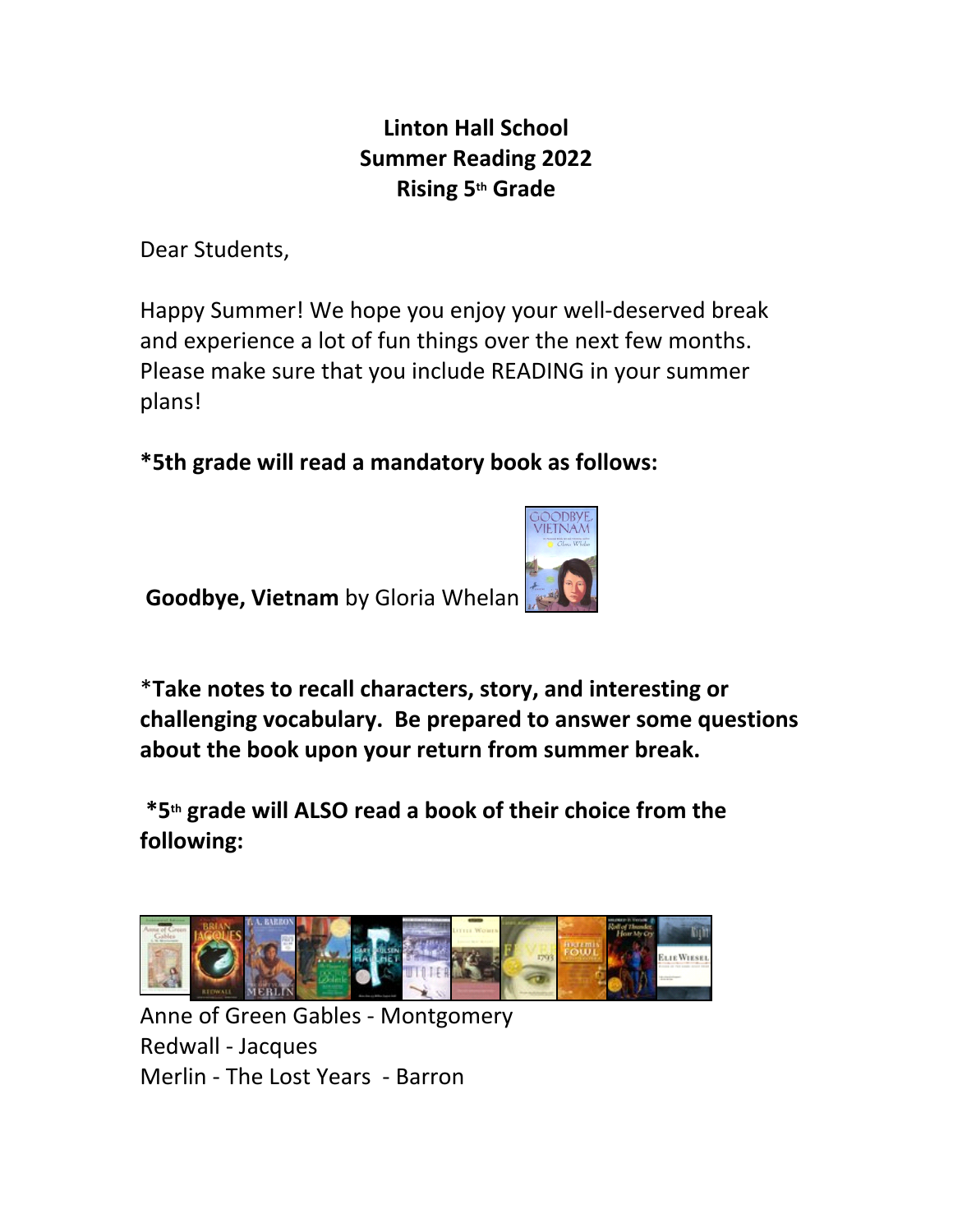The Story of Dr. Doolittle - Lofting Brian's Winter – Paulsen Little Women - Alcott Fever 1793 - Anderson Artemis Fowl - Colfer Roll of Thunder, Hear My Cry - Taylor Night - Wiesel



Walk Two Moons - Creech White Fang - London Diary of Anne Frank - Frank To Kill a Mockingbird - Lee When You Reach Me - Stead The City of Ember - DuPrau The Graveyard Book - Neil Gaiman The Wednesday Wars - Schmidt



The Maze Runner - Dashner The Invention of Hugo Cabret - Selznick Al Capone Does My Shirts - Choldenko Out of the Dust - Hesse Matilda - Dahl Chasing Vermeer - Balliett Cinder - Meyer Peter and the StarCatchers - Barry/Pearson Dear America books - Various Authors Be: The Journey of Rol - Colegrove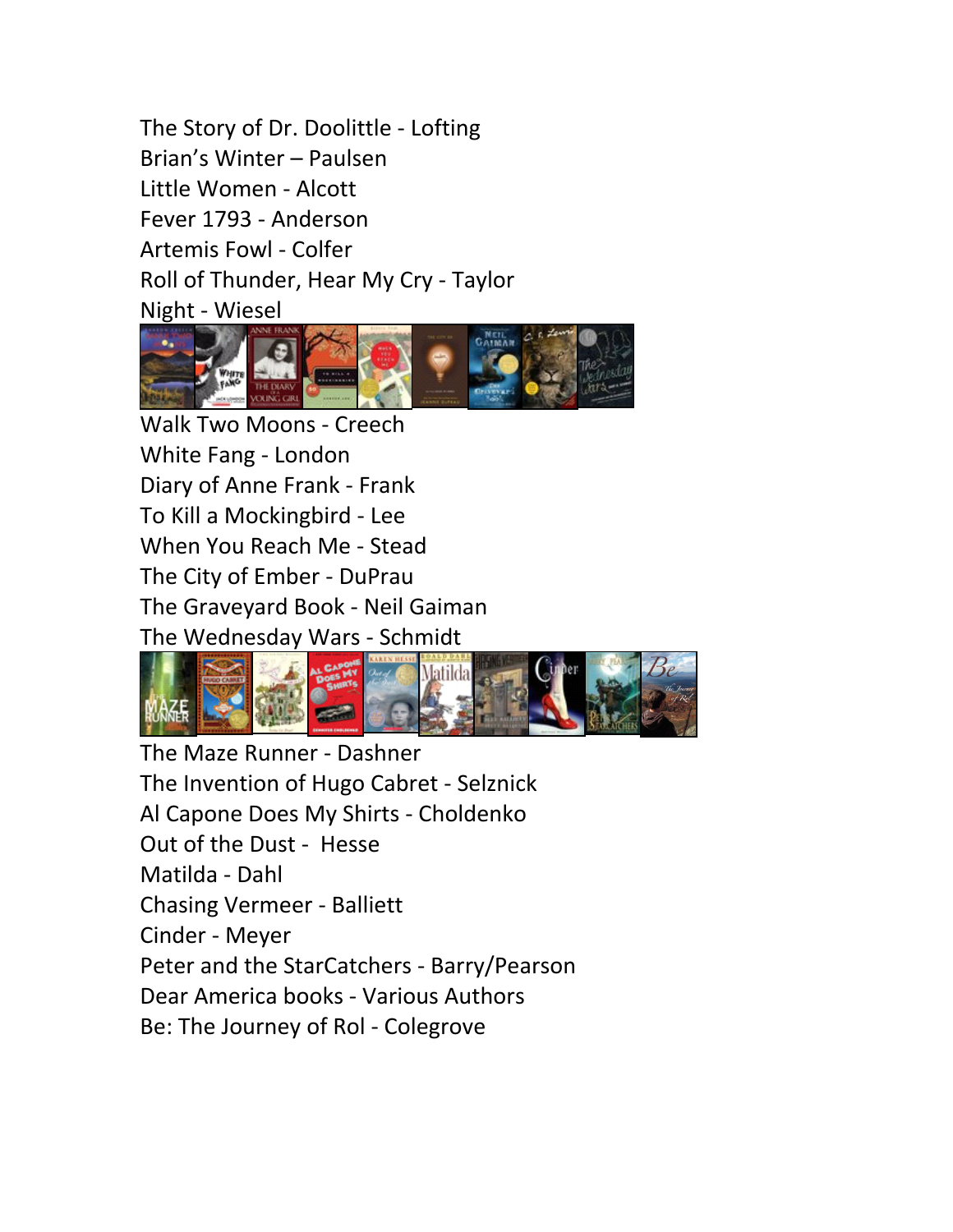

A Mango-Shaped Space - Mass Mrs. Perrigrine's Home for Peculiar Children - Riggs A Single Shard - Park The Egypt Game - Snyder/Raible Heat - Lupica Jefferson's Sons - Bradley Hero - Lupica Sea of Trolls - Farmer The Island of Dr. Libris - Grabenstein Mr. Lemoncello's Library - Grabenstein Mr. Lemoncello's Library Olympics - Grabenstein Dragonwings - Yep A Single Shard - Park Seesaw Girl - Park

(You may also read other books by the authors in the above selections.)

## *Assignment:*

**\*Prepare a "Book Talk" to be given upon your return from summer break.**

**A book talk includes: a title, author, a summary of the plot, your favorite passage (to be read aloud), 5 interesting or challenging vocabulary words with definitions and a recommendation to your classmates to either read the book or skip it - with reasons for your recommendation. This does not need to be in writing, however, you must be well-prepared to present it in class. You**